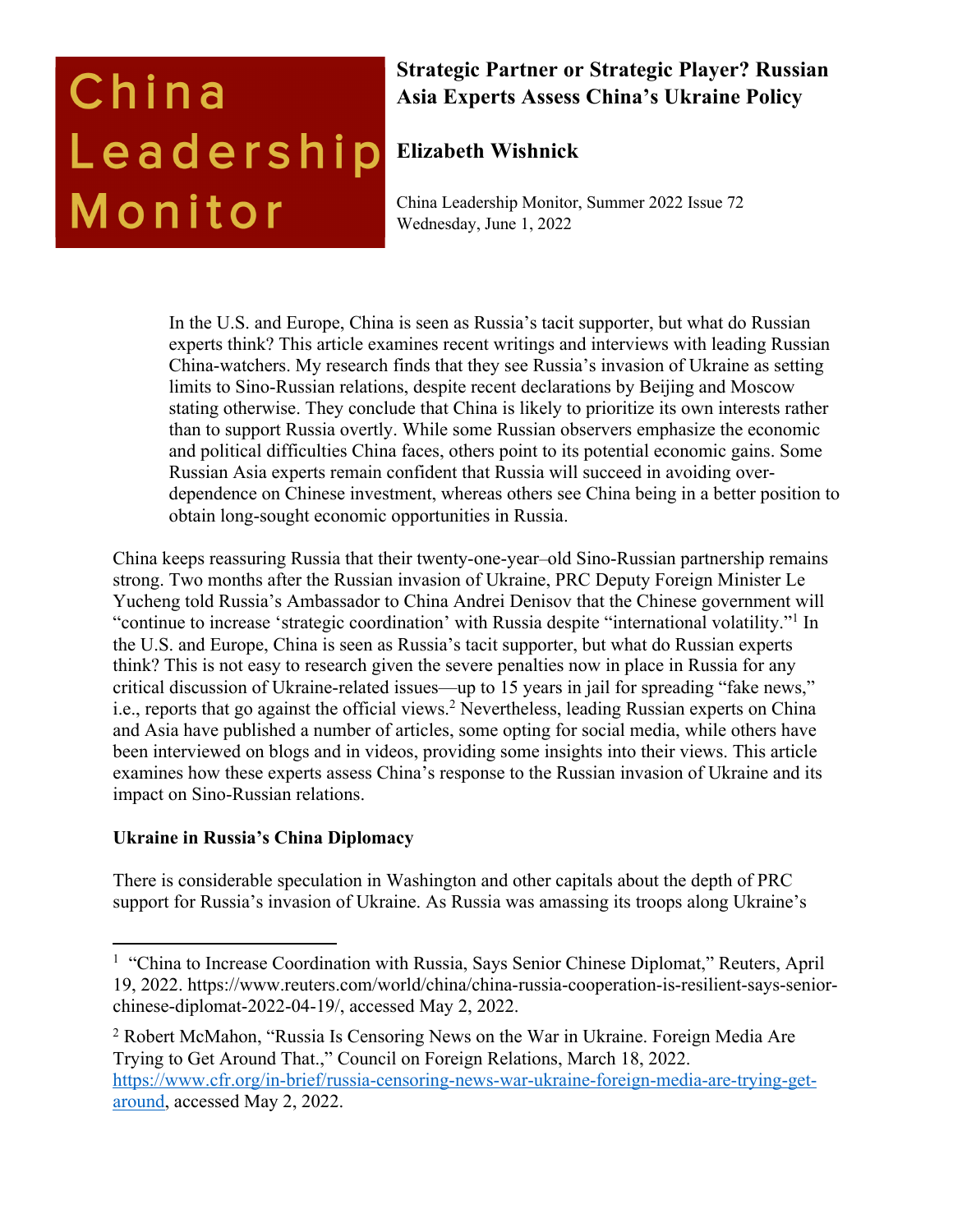borders, Russian President Vladimir Putin headed to Beijing where he and Xi signed a joint statement on February 4, 2022, outlining their shared views of international relations and sustainable development. The two strategic partners noted unspecified "serious international security challenges" and maintained that the security of states is interdependent. Ukraine is not mentioned in the text, but China stated that it "is sympathetic to and supports the proposal put forward by the Russian Federation to create legally binding security guarantees in Europe."3 Professor Anna Kireeva of the Moscow State Institute of International Relations (MGIMO) later comments that "What was really new was China's support for Russia's stance against NATO enlargement."4

Another innovation in this agreement, says Igor Denisov, senior research fellow at MGIMO, is the inclusion of language jointly opposing the intervention of external forces in "common adjacent regions." Denisov points out that Ukraine and Belarus are not a common interest for Russia and China and therefore "deeper coordination" should not be expected. He adds that despite closer military ties, the two countries are not allies that coordinate their military moves.<sup>5</sup>

Did Putin apprise Xi in advance about his plans to invade Ukraine? Alexander Gabuev, a researcher currently based in Istanbul and a former senior fellow at the now shuttered Carnegie Moscow Center, tells *The Financial Times* he thinks this is highly unlikely. According to Gabuev, the decision to invade Ukraine was made on February 21, more than two weeks after Putin's visit to Moscow.<sup>6</sup> This resonates with conclusions of other experts, who portray Chinese officials as surprised by the Russian invasion.<sup>7</sup> Moreover, the  $6,000$  Chinese nationals who were living in Ukraine were not told to evacuate, also lending credence to the belief by the Chinese government that if some Russian action were to be taken, it would not significantly harm China's interests or nationals. Considering that Chinese officials also told their nationals to display the

<sup>3</sup> "Совместное Заявление Российской Федерации и Китайской Народной Республики Об Укреплении Глобальной Стратегической Стабильности в Современную Эпоху" [Joint Declaration by the Russian Federation and the People's Republic of China on the Strengthening of Global Strategic Stability in the Contemporary Era], Президент России [President of Russia]. http://kremlin.ru/supplement/5412, accessed April 20, 2022.

<sup>4</sup> Anna Kireeva, "The Limits to Russia and China's 'No Limits' Friendship," *East Asia Forum*, March 22, 2022. https://www.eastasiaforum.org/2022/03/23/the-limits-to-russia-and-chinas-nolimits-friendship/, accessed May 2, 2022.

<sup>5</sup>Igor Denisov, "'No Limits'? Understanding China's Engagement With Russia on Ukraine," *The Diplomat*, March 24, 2022. https://thediplomat.com/2022/03/no-limits-understanding-chinasengagement-with-russia-on-ukraine/, accessed May 2, 2022.

<sup>6</sup>Gabuev interview in the *Financial Times*, "China, Russia, and the War in Ukraine," YouTube video, 11:22, March 24, 2022. https://www.youtube.com/watch?v=AzG9b9DfLsw, accessed May 2, 2022.

<sup>7</sup>Yun Sun, "Ukraine: Did China Have a Clue?" *Stimson Center* (blog), February 28, 2022. https://www.stimson.org/2022/ukraine-did-china-have-a-clue, accessed May 2, 2022.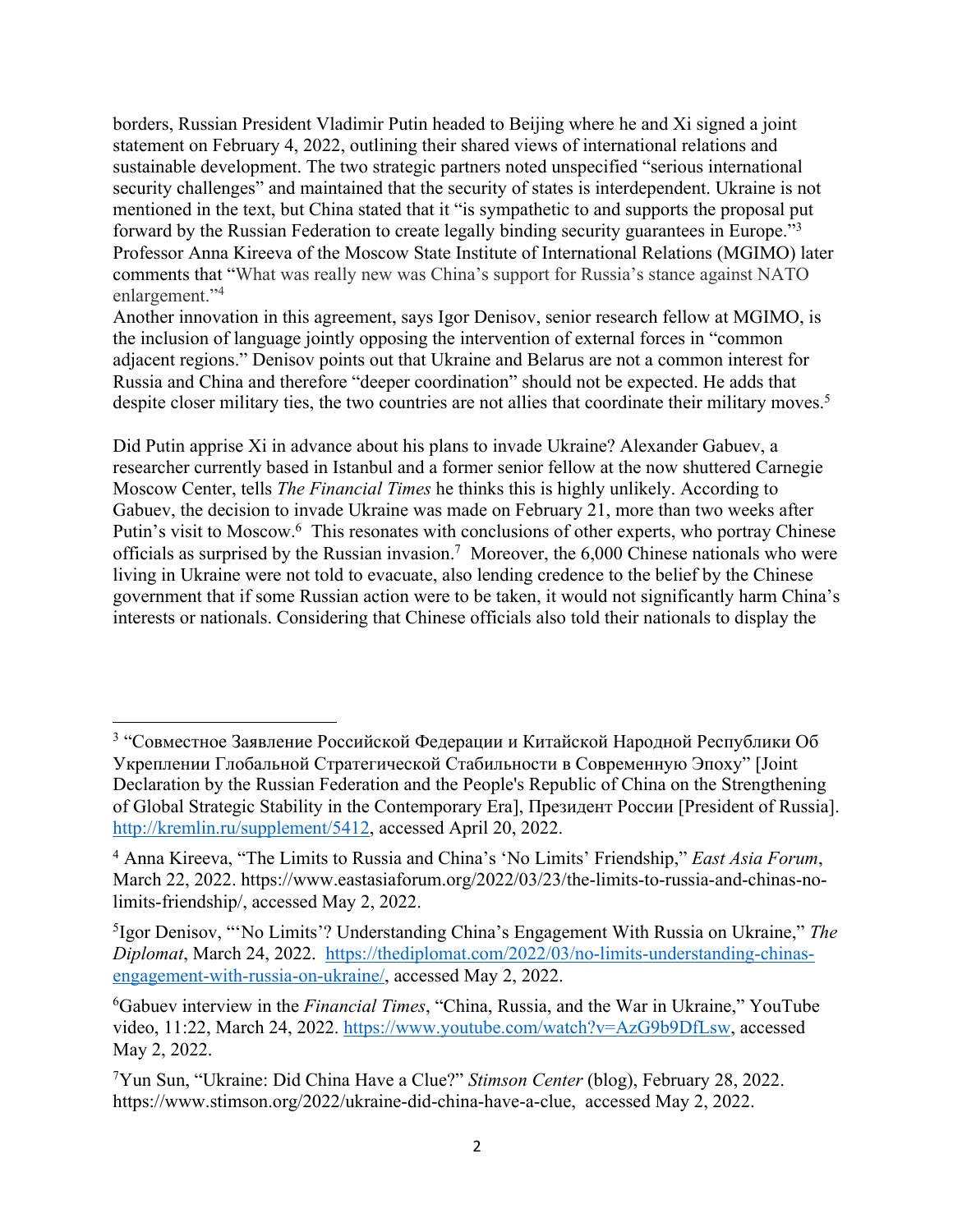PRC flag to protect themselves, they appear to have assumed that whatever Russia planned to do in Ukraine would be successful and PRC nationals would be exempt from violence.8

As the invasion continued for a third month (and Chinese officials faced pressure from Western capitals to distance themselves from Russia), the Russian Foreign Ministry stated that Russia was "interested in seeing our relations with the People's Republic of China continue to develop steadily and consistently. Together with you and with other like-minded people, we will move toward a multipolar, just, and democratic world order."<sup>9</sup> Gabuev contends that Putin and his circle believe that, based on a resurgent Russia and a rising China, "an unstoppable shift in power to authoritarian regimes" underpins this emerging order.<sup>10</sup>

At a time when this new order appears more difficult than ever to achieve, Russian Foreign Minister Sergei Lavrov, recounts that at his first meeting with his Chinese counterpart, Wang Yi, since the Russian invasion began, "the two countries praised the current state of Russian-Chinese relations, which continue to develop dynamically in an unstable and tense foreign policy situation."<sup>11</sup> Their discussion, described as "traditionally confidential and friendly," involved an exchange of views on Ukraine, and both foreign ministers "noted the counterproductive nature of the illegal unilateral sanctions imposed on Russia by the United States and its satellites." The Foreign Ministry statement concludes that, despite the "difficult international situation, Russia and China continue to strengthen their strategic partnership and act in world affairs from a unified position." The two countries agreed to continue to develop their foreign policy coordination.12 Despite this trend, Georgy Zinoviev, director of the First Asia Department of the Russian Foreign Ministry, warns that the Western countries are looking for "gaps" in relations

<sup>10</sup>Alexander Gabuev, "By Invitation: Alexander Gabuev Writes from Moscow on Why Vladimir Putin and his Entourage Want War," *The Economist*, March 11, 2022.

https://www.economist.com/by-invitation/2022/02/19/alexander-gabuev-writes-from-moscowon-why-vladimir-putin-and-his-entourage-want-war, accessed May 2, 2022.

**<sup>11</sup>**О переговорах Министра иностранных дел Российской Федерации С.В.Лаврова с Министром иностранных дел Китайской Народной Республики Ван И [On the Talks between Minister of Foreign Affairs of the Russian Federation Sergey Lavrov with Minister of Foreign Affairs of the People's Republic of China Wang Yi]**,** March 30, 2022. https://mid.ru/ru/press\_service/vizity-ministra/1807072/, accessed May 15, 2022.

 $12$  Ibid.

<sup>8</sup> Analysis by Simone McCarthy and CNN's Beijing Bureau, "Analysis: China's Reaction to Ukraine Could Be Putting Its Citizens in Danger," CNN.

https://www.cnn.com/2022/02/28/china/chinese-citizens-ukraine-danger-intl-hnkmic/index.html, accessed May 2, 2022.

**<sup>9</sup>**Вступительное слово Министра иностранных дел Российской Федерации С.В.Лаврова в ходе переговоров с Министром иностранных дел Китайской Народной Республики Ван И, Туньси, 30 марта 2022 года [Opening Remarks by Minister of Foreign Affairs of the Russian Federation Sergey Lavrov During Negotiations with Minister of Foreign Affairs of the People's Republic of China Wang Yi], March 20, 2022. https://mid.ru/ru/press\_service/vizityministra/1807067/, accessed May 15, 2022.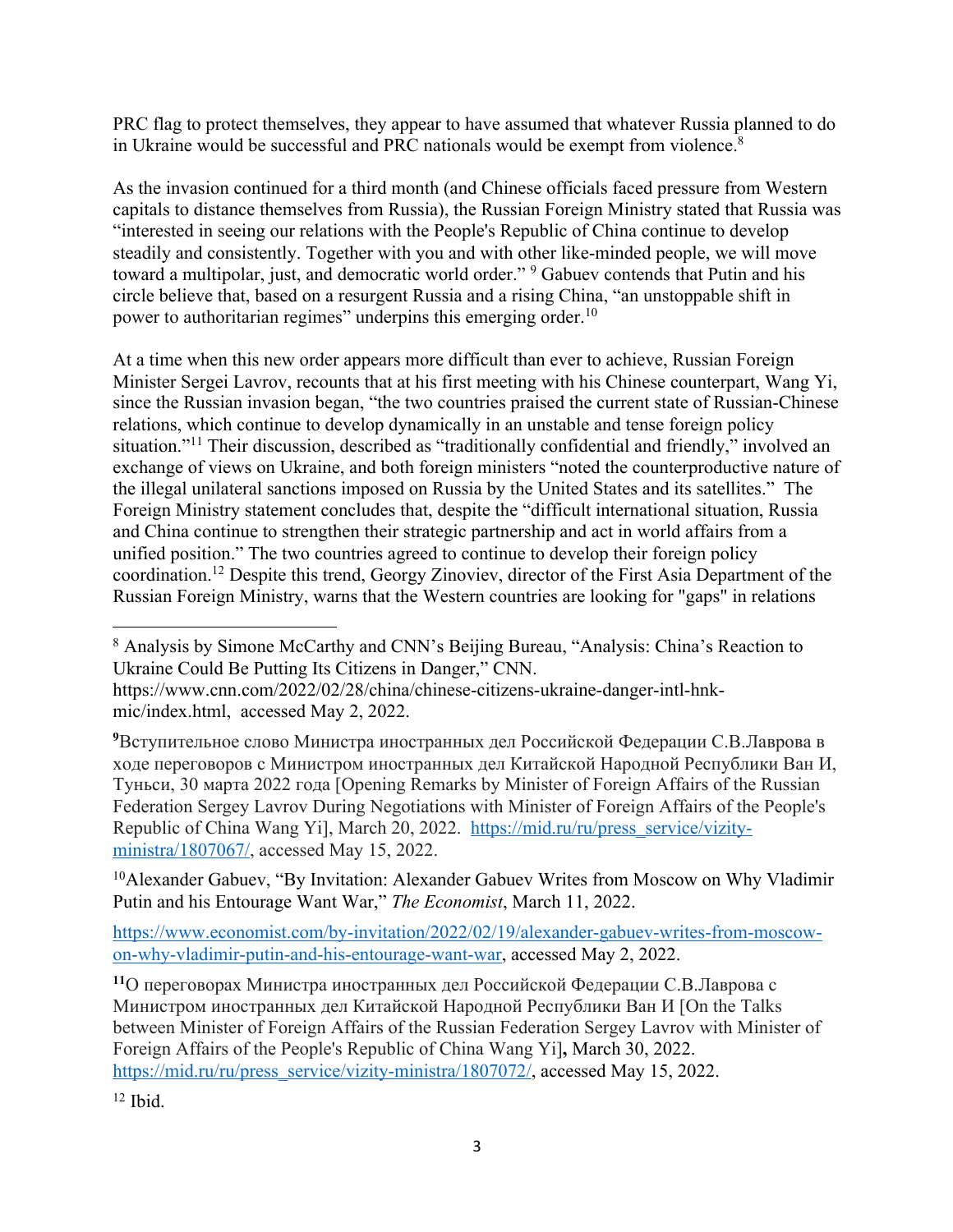between Russia and China in order to undermine their strategic partnership. He counters that, working with its Chinese friends, Russia will "neutralize the relevant efforts."13

#### **How Russian Scholars Assess China's Position on Ukraine**

In their analyses, Russian scholars emphasize the difficulties confronting China in the aftermath of Russia's invasion of Ukraine. Professor Alexander Lukin of the Higher School of Economics argues that Chinese leaders face a conundrum—Russia is important to China as a geopolitical ally against perceived U.S. pressure and as a supplier of energy and mineral resources, and Sino-Russian relations are the closest they have been in years. Yet he also notes that Russia's invasion of Ukraine is problematic for Beijing because it blurs the lines it seeks to draw about "the fundamental difference between the aggressive, hegemonic policies of the United States and its allies" that disrespect state sovereignty and territorial integrity and about what PRC officials depict as "the peace-loving line of China and its friend Russia, directed toward peaceful co-existence and constructive cooperation with everyone, including the West."14 Lukin adds that China also faces possible economic costs from the invasion due to the threat of counter-sanctions and rising energy prices. Moreover, Russia would have less value as a strategic partner if it were to emerge from the invasion in a weakened position vis-à-vis the West.

For Gabuev, China's number one concern is not friendship with Russia—it is Chinese interests. "China cares about the interests of China," he tells *The Financial Times*. Although the Sino-Russian partnership supports Chinese interests, Gabuev contends that Beijing hopes to avoid collateral damage to its relations with the West. He also claims that, while Beijing feigns equidistance, PRC officials tailor their statements on Ukraine to a particular audience. Gabuev sees China scrupulously respecting sanctions against Russia, "but after the war is over, China will come in and see what contracts will be available on the cheap." He further notes that the West's response to the Russian invasion of Ukraine has demonstrated that there is real collective will to punish an aggressor. Consequently, the PRC will double down to acquire the technology it needs and will become more self-sufficient economically.15

Other observers see different views in the PRC about the Russian invasion. Vladimir Soskyrev, a journalist who has covered China for many years, observes that even on censored Chinese social media, it is possible to find criticism of official PRC positions supporting Russia. He mentions that one post on Ukrainian blood donors received 62 million views and another by a Chinese

**<sup>13</sup> "**В МИДе обвинили Запад в желании разрушить отношения России и Китая" [The Foreign Ministry Accuses the West of Wanting to Destroy Relations Between Russia and China], *Izvestia*, April 20, 2022.

https://iz.ru/1323685/2022-04-20/v-mide-obvinili-zapad-v-zhelanii-razrushit-otnosheniia-rossiii-kitaia, accessed May 2, 2022.

<sup>14</sup> Alexander Lukin, "Why China Won't Break with Russia Over Ukraine," *The National Interest*, March 28, 2022. https://nationalinterest.org/feature/why-china-won%E2%80%99tbreak-russia-over-ukraine-201495, accessed May 2, 2022.

<sup>15</sup> Gabuev interview in the *Financial Times*.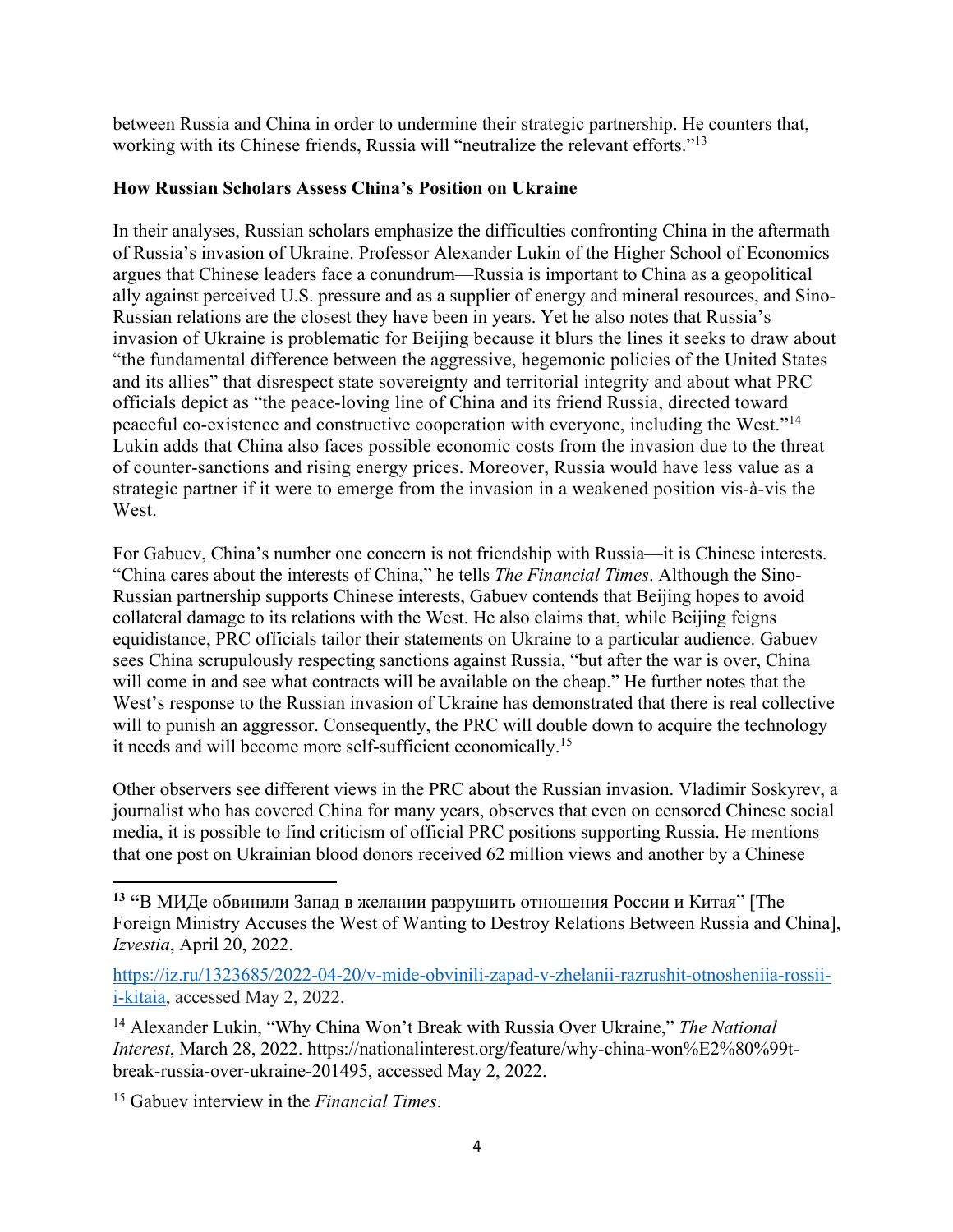author who states that "war is no joke" received 60,000 likes. Similar to Lukin, Soskyrev notes that China seeks to balance its partnership with Russia with its traditional claim to support state sovereignty.<sup>16</sup> He points out that Chinese media have been directed not to criticize Russia, thus providing more context for the PRC's apparent support for the Russian positions. Ivan Zuenko, a senior research fellow at MGIMO and a Vladivostok-based analyst, agrees that there are multiple views about Ukraine in China. Zuenko sees the dominant view holding that China's main goal should be to remain neutral and avoid breaking partnerships with any countries, while also refusing to openly join an anti-Russian front. Zuenko finds a pro-Western view in China that is extremely critical of Chinese support for Russian positions on Ukraine and is urging the country to engage more with the West and to stop decoupling.<sup>17</sup>

#### **Ukraine and Sino-Russian Relations**

Russian experts on China and international relations are well aware that their country's invasion of Ukraine will have repercussions for Russia's relations with China. Even Sergei Karaganov, an adviser to Putin and Lavrov who has pressed for closer ties with China, a partnership that he characterizes as almost allied,18 acknowledges that "China's economic influence in Russia and over Russia will grow."19 Dmitri Trenin, former director of the Moscow Carnegie Center, who previously was believed to hold more pro-Western positions on foreign policy, now sees Asian and Middle Eastern states as Russia's key partners. In early April 2022, he wrote: "Russia will have to rely more than ever on the countries of the East for the foreseeable future—primarily on China, but also on India and, if possible, on other countries of Asia and the Middle East."20 Just prior to the Russian invasion, however, Trenin spoke of natural limits and asymmetries between

<sup>18</sup>Interview with Sergey Karaganov, "Against Us is the Big West Which Sooner or Later Will Crumble," Russia in Global Affairs, April 18, 2022.

tps://www.newstatesman.com/world/europe/ukraine/2022/04/russia-cannot-afford-to-lose-so-weneed-a-kind-of-a-victory-sergey-karaganov-on-what-putin-wants. Accessed May 15, 2022,

https://www.newstatesman.com/world/europe/ukraine/2022/04/russia-cannot-afford-to-lose-sowe-need-a-kind-of-a-victory-sergey-karaganov-on-what-putin-wants, accessed May 15, 2022.

<sup>20</sup> Dmitry Trenin, "Кто мы, где мы, за что мы – и почему?" [Who We Are, Where We Are, What We Are For and Why?]. https://russiancouncil.ru/analytics-and-comments/comments/ktomy-gde-my-za-chto-my-i-pochemu/, April 11, 2022, accessed May 2, 2022.

<sup>&</sup>lt;sup>16</sup> Vladimir Soskyrev, "Может ли Китай стать посредником между Россией и Украиной?"

<sup>[</sup>Can China Become an Intermediary between Russia and Ukraine?], *Nezavisimaya Gazeta*, http://www.ng.ru/world/2022-02-25/100\_220225world1.html. [This is correct. You need to scroll down the page to find the article.]

<sup>17</sup> Ivan Zuenko in "A New Framework for International Relations: The End of US Hegemony? An Expert Discussion," Video, 1:14:40, April 20, 2022.

https://valdaiclub.com/multimedia/video/a-new-framework-for-international-relations/, accessed May 2, 2022.

<sup>&</sup>lt;sup>19</sup> "'Russia Cannot Afford to Lose, so We Need a Kind of a Victory': Sergey Karaganov on What Putin Wants," *New Statesman* (blog), April 2, 2022.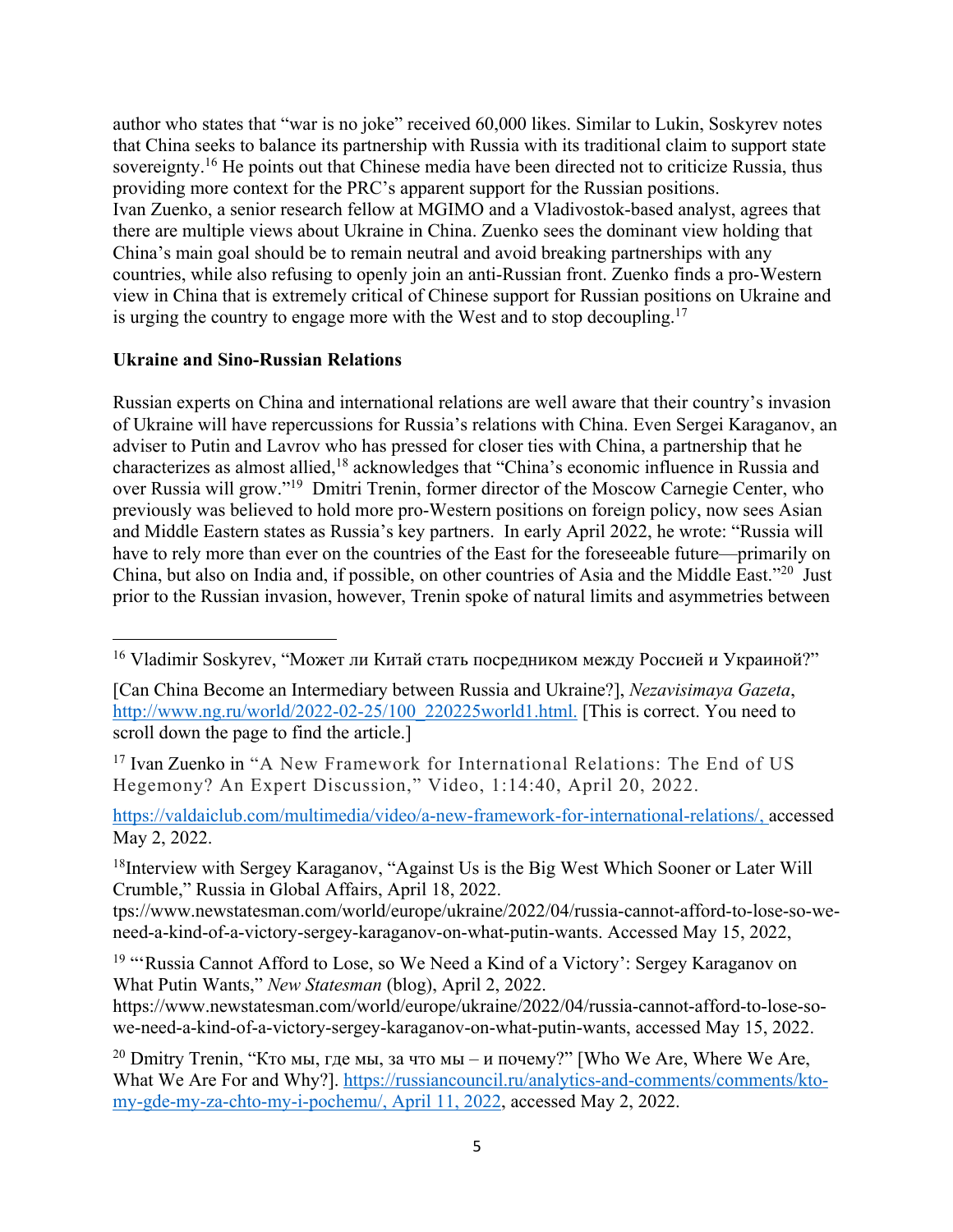Russia and China, contending that Putin—and indeed most Russian people—were seeking to avoid Russian dependence on China.21

Most Russian scholars see Russia's invasion of Ukraine setting limits to the Sino-Russian partnership, despite official displays of mutual support. Kireeva writes that "As Moscow and Beijing feel pressure from the West, simultaneously they tend to be more supportive of each other. Yet this falls short of transforming the relationship into something more formal."22 She sees greater interoperability of forces emerging without any alliance obligations—China wants to maintain its economic ties to the West despite Russia's conflict with NATO, and similarly Russia wants to pursue its Asian interests while remaining neutral if China were to enter into a conflict with its neighbors. Ivan Timofeev of the Russian International Affairs Council agrees that "China will keep its distance and free hand," and it will be more concerned with its own economic security given the unprecedented Western sanctions against Russia than it will be with creating any type of alliance with Russia.<sup>23</sup>

In addition to a shared perception of Western pressure, many factors underpin the Sino-Russian partnership. Gabuev emphasizes that domestic drivers are equally important, including the two countries' long shared border with its history of confrontation, economic complementarities, their common political choice of authoritarianism and shared concerns about sovereignty, as well as the increasing personalized nature of their regimes. Even though Gabuev sees the Sino-Russian partnership as very solid, he also believes that China views Putin's actions in Ukraine as irrational. Nevertheless, Gabuev argues that China is unlikely to pressure Russia to stop the war because Chinese leaders so dislike being lectured. Moreover, Gabuev states that if U.S. President Joe Biden failed to convince Putin, then Xi will be even less likely to do so.

Some Russian China scholars point to fundamental differences between Russian and Chinese positions. Denisov points out, for example, that while China has been echoing Russian positions on Ukraine, Chinese media have doubled down on the strategic narrative about Ukraine as a conflict between Russia and NATO, but they have largely avoided engaging with Russia's portrayal of the domestic situation in eastern Ukraine and the nature of the Ukrainian regime,<sup>24</sup> which Putin claims to justify his invasion. Denisov contends that "Chinese silence can hardly be

<sup>&</sup>lt;sup>21</sup> "Understanding Putin and the Ukraine Crisis with Dmitri Trenin," YouTube Video, 45.50, February 22, 2022. https://carnegieendowment.org/2022/02/22/carnegie-connects-understandingputin-and-ukraine-with-dmitri-trenin-event-7820, accessed May 2, 2022..

<sup>22</sup> Kireeva, "The Limits to Russia and China's 'No Limits' Friendship."

<sup>&</sup>lt;sup>23</sup> Ivan Timofeev, "Ukrainian Crisis. Who Has the Upper Hand?" Valdai Discussion Club, March 16, 2022.

https://valdaiclub.com/a/highlights/ukrainian-crisis-who-has-the-upper-hand/, accessed May 2, 2022.

<sup>24</sup> Denisov, "'No Limits'? Understanding China's Engagement with Russia on Ukraine," *The Diplomat*, March 24, 2022.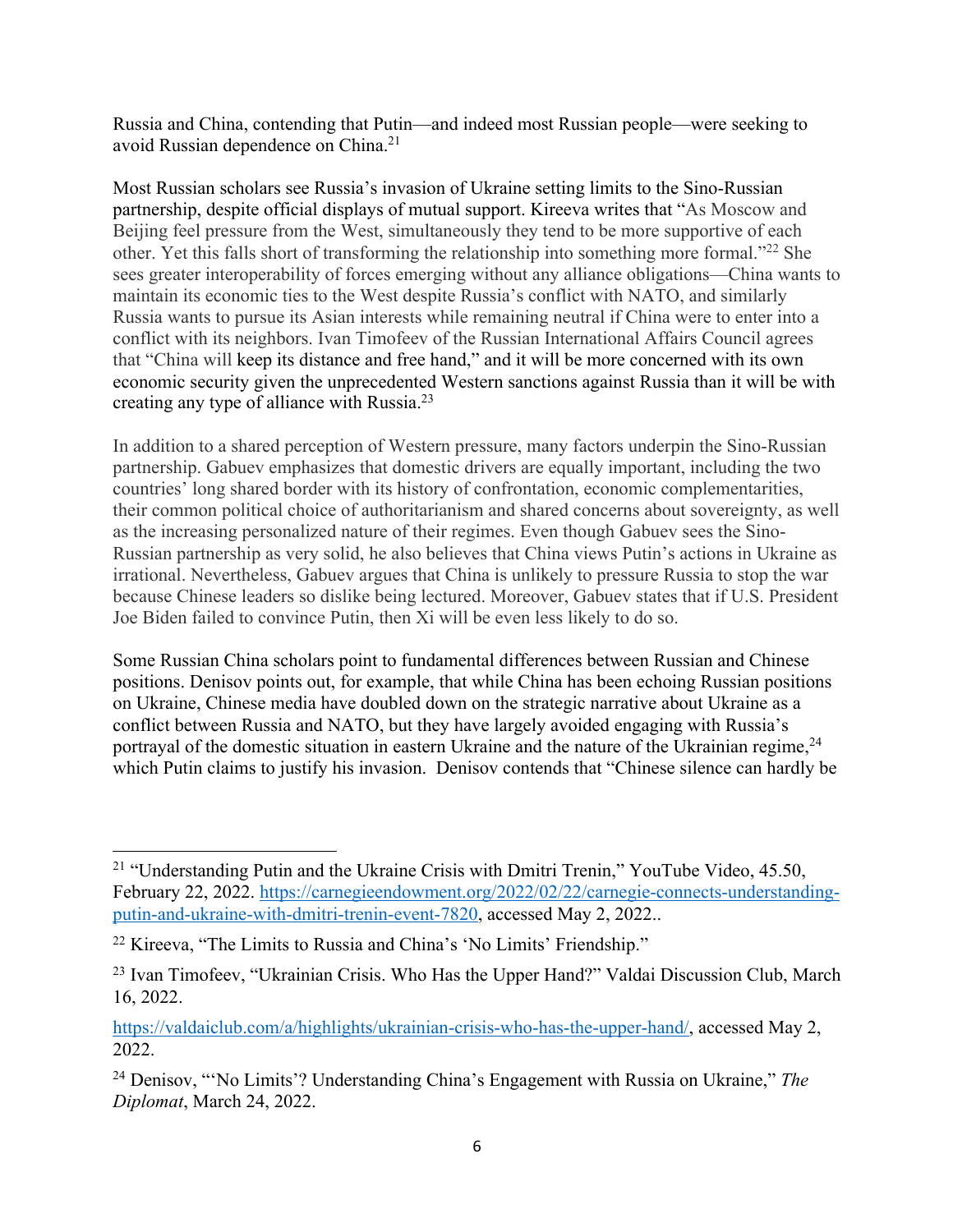seen as tacit agreement with Russian talking points—rather the opposite. This is where the division between the positions of Moscow and Beijing runs."25

Lukin also sees some daylight between Chinese and Russian positions. He argues that China considers Russia's reaction to perceived threats in Ukraine to be excessive. Lukin points to a statement by PRC Foreign Minister Wang Yi, at a meeting with SCO Secretary General Zhang Ming on March 17, in which Wang criticizes the policies that led to the bloc confrontation, and violations of the UN Charter and principles of international justice, without naming the countries involved. To Lukin, this amounts to indirect criticism of Russia. "Chinese officials formulate their position in such a way that criticism of power politics can be attributed not only to the United States and NATO but also to other states, including Russia," he argues.<sup>26</sup>

Many observers in the West have noted that China's support for Russia's invasion of Ukraine will raise questions about Beijing's long-held positions on sovereignty and territorial integrity that are so important for its core interest in Taiwan reunification. Lukin emphasizes that Chinese officials constantly reject comparisons between Ukraine and Taiwan not only because of its own concerns about Taiwan but also because China sees itself as a leader of the developing world that has long faced challenges about territorial integrity. <sup>27</sup> Denisov agrees with the characterization of China's concern over territorial integrity and finds it unlikely that China will recognize the republics of eastern Ukraine. However, he also cautions that to the extent that the Black Sea region becomes an arena for strategic competition, China will be more amenable to supporting Russian positions.28

In Gabuev's view, since the Russian annexation of Crimea China has developed a "template" for reacting to Russia's irrational views. This involves criticizing NATO expansion and U.S.-led alliances, but as civilian casualties mount, it also involves adding some language expressing sympathy for the Ukrainian people,. Chinese officials want to avoid the "strategic nightmare" scenarios of an unstable or pro-Western Russia, while also preventing China's own economic relationship with the West from unraveling. There is no contradiction in Chinese positions on non-interference—Gabuev emphasizes that "For China, non-interference means non-interference in *China's* affairs. China itself interferes in the affairs of its neighbors all the time. …"29

 $25$  Ibid.

<sup>&</sup>lt;sup>26</sup>Alexander Lukin, "Китай и украинский кризис. Позиция Пекина пока не сформировалась окончательно" [China and the Ukraine Crisis: Beijing's Position Has Not Been Finalized], *Nezavisimaya Gazeta*, March 27, 2022. https://www.ng.ru/dipkurer/2022-03-

<sup>27/9 8401</sup> china.html, accessed May 2, 2022.[Same issue here. Scroll down the page to find the article.]

 $27$  Ibid.

<sup>28</sup> Denisov, "'No Limits'? Understanding China's Engagement with Russia on Ukraine."

<sup>&</sup>lt;sup>29</sup> Gabuev interview in Jonathan Tepperman, "Putin in His Labyrinth: Alexander Gabuev on the View from Moscow," *The Octavian Report*, March 14, 2022.

https://octavian.substack.com/p/inside-the-bear-alexander-gabuev?s=r, accessed May 2, 2022.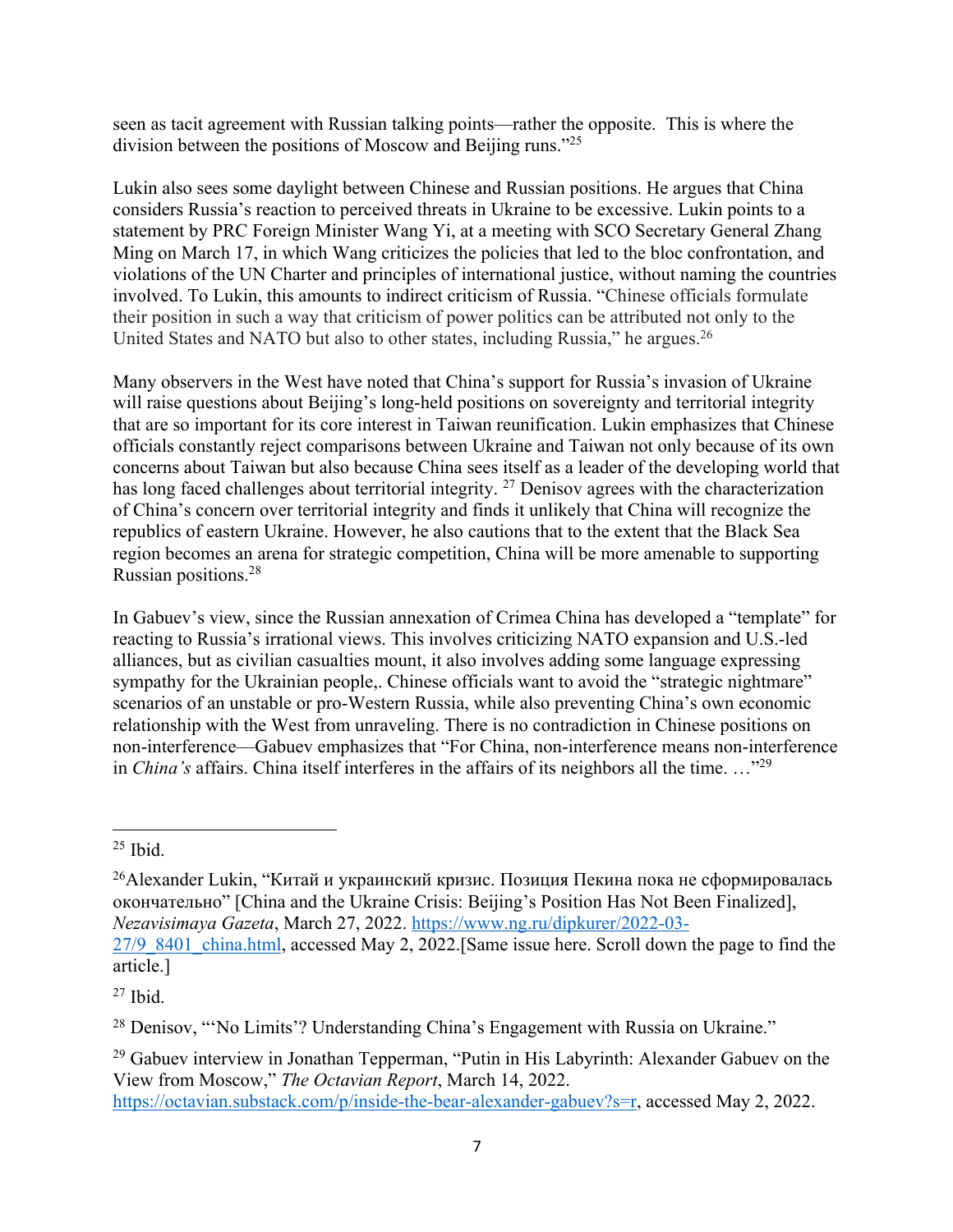#### **China's Next Moves**

Chinese officials and experts occasionally float the possibility that their country might mediate between Russia and Ukraine, but Soskyrev emphasizes that China is really just trying to avoid becoming drawn into the conflict. China tried to appear neutral, for example, by publishing backto-back interviews, reported by Xinhua without comment, with the Russian and Ukrainian foreign ministers on April 30, in which they each had an opportunity to outline their country's position. Lavrov thanks the Chinese government for its "balanced approach,"30 which Ukrainian Foreign Ministry Dmytro Kuleba did not highlight—he limited his gratitude to China's diplomatic efforts and position against escalation.31

Russian observers generally do not foresee China providing any direct support to Moscow. Gabuev dismisses Western speculation about Chinese military assistance as an effort to put pressure on Beijing and any material received now will simply reflect contracts concluded prior to the invasion. Kireeva concurs that there are no "signs of direct support" apart from statements blaming the U.S.—she sees China trying "to avoid endorsing or condemning Moscow's actions by highlighting a peaceful resolution."

In contrast, Russian experts tend to see China's behavior as largely self-serving, especially on economic matters. Gabuev recounts how Russian officials were disappointed that China was not willing to "deliver as much as Russia had hoped for" after the first invasion of Ukraine in 2014, but it then became reconciled to China prioritizing its own interests, just as Russia does.<sup>32</sup> In April 2022, facing new obstacles to Xi's signature Belt and Road Initiative, such as impeding transiting the New Eurasian Landbridge via Russia and Belarus, China opted for a southern route from Xian to Kazakhstan, Azerbaijan, Georgia, via the Black Sea to Romania, Hungary, Slovakia, the Czech Republic, and concluding in Mannheim, Germany. *Pravda*, formerly the official Soviet Communist Party newspaper, adds: "And this route will bypass Russia."33 After criticism that its DJI drones used by Ukraine were secretly supplying intelligence to Russia, the Chinese company suspended sales to both Russia and Ukraine.<sup>34</sup>

<sup>&</sup>lt;sup>30</sup> "Russian Foreign Minister Sergey Lavrov Gives Exclusive Interview to Xinhua News Agency," Xinhua English News Co., April 30, 2022. http://www.news.cn/world/2022- 04/30/c 1128610657.htm, accessed May 1, 2022.

<sup>31 &</sup>quot;乌克兰外长德米特里·库列巴接受新华社专访 [Ukrainian Foreign Minister Dymtro Kuleba Interviewed by Xinhua News Agency],"新华网," [Xinhua News], April 30, 2022. http://www.news.cn/world/2022-04/30/c\_1128610853.htm, accessed May 2, 2022.

<sup>&</sup>lt;sup>32</sup> Gabuev interview in Jonathan Tepperman.

<sup>&</sup>lt;sup>33</sup> Anton Kulikov, "Китай Запустил Новый Маршрут в Обход России" [China Develops Routes Bypassing Russia], *Pravda.ru*, April 20, 2022. https://www.pravda.ru/economics/1700638-marshruty/, accessed May 2, 2022.

<sup>34</sup> DigitNews, "DJI Suspends Activities in Russia," April 26, 2022. https://digitnews.in/djisuspends-activities-in-russia/, accessed May 2, 2022; DJI rejected allegations of assisting Russian intelligence. See Eduardo Baptista, "China Rejects Claim of Data Leaks to Russia on Ukrainian Military Positions," Reuters, March 30, 2022.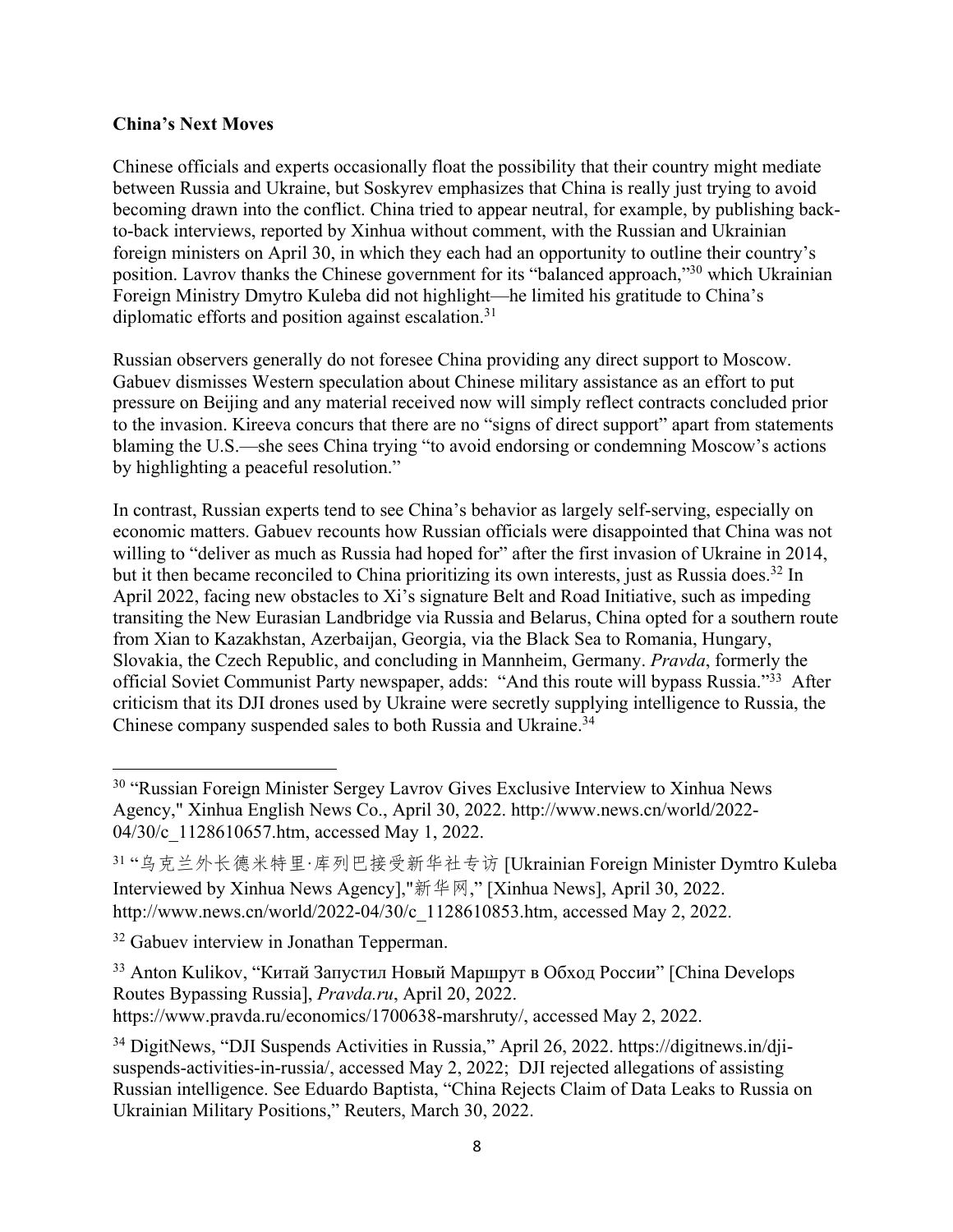Russian scholars argue that China will seek to navigate the threat of secondary sanctions, but given that some of its own companies already face U.S. sanctions, China may look for opportunities opened up by the departure of Western firms.35 A Chinese auto group is in talks to acquire Renault's 68 percent stake in Russia's AutoVAZ company, for example.<sup>36</sup> The pullout from Russia of Western firms, such as Renault, Toyota, BMW, Volkswagen, and Hyundai, which all halted production in the aftermath of the Russian invasion of Ukraine, also gives Chinese car producers an opportunity to increase their market share in Russia.<sup>37</sup>

Chinese companies may find that the best deals will be in the energy sector, though investing in downstream production may be easier than financing and building any new pipelines.<sup>38</sup> As Timofeev argues, there are many upsides for China in the current situation, including lower prices for Russian energy. Nevertheless, under guidance from the PRC Foreign Ministry, Chinese energy majors—China National Petroleum Corporation (CNPC), China National Offshore Oil Corporation (CNOOC), and Sinopec—have been urged to exercise caution in their investments in Russia. We already have seen Sinopec withdraw from a new \$500 million venture with SIBUR, a major Russian petrochemical company that is partly owned by sanctioned oligarch Gennady Timchenko.<sup>39</sup> However, these same Chinese companies are exploring purchasing the stake Shell is vacating—its 27.5 percent stake in the Sakhalin-2 liquid natural gas (LNG) project, which is 50 percent owned by Russian state-owned gas company Gazprom.40 Sanctions prevent the Russian firm from accessing new financing, but the company itself is not

https://tass.com/economy/1442805?utm\_source=google.com&utm\_medium=organic&utm\_cam paign=google.com&utm\_referrer=google.com, accessed May 2, 2022.

<sup>38</sup> Timofeev, "Ukrainian Crisis. Who Has the Upper Hand?"

https://www.reuters.com/world/china/chinas-dji-rejects-claim-that-russian-military-uses-itsdrones-ukraine-2022-03-28/, accessed May 2, 2022.

<sup>35</sup> Kireeva, "The Limits to Russia and China's 'No Limits' Friendship."

<sup>&</sup>lt;sup>36</sup> "Chinese Auto Group May Buy Out Renault's Avtovaz Stake in May–June, Says Source," TASS, April 25, 2022.

<sup>37</sup> "Western Exodus from Russia Could Benefit Chinese Automakers," *Automotive News*, March 8, 2022. https://www.autonews.com/china/western-exodus-russia-could-benefit-chineseautomakers, accessed May 2, 2022.

<sup>&</sup>lt;sup>39</sup> Chen Aizhu, Julie Zhu, and Muyu Xu, "China's Sinopec Pauses Russia Projects, Beijing Wary of Sanctions," Reuters, March 28, 2022. https://www.reuters.com/business/energy/exclusivechinas-sinopec-pauses-russia-projects-beijing-wary-sanctions-sources-2022-03-25/, accessed May 2, 2022.

<sup>40</sup> Francesca Regalado, "Shell Exits Russia's Sakhalin-2: Five Things to Know," *Nikkei Asia*, March 1, 2022. https://asia.nikkei.com/Politics/Ukraine-war/Shell-exits-Russia-s-Sakhalin-2- Five-things-to-know, accessed May 2, 2022.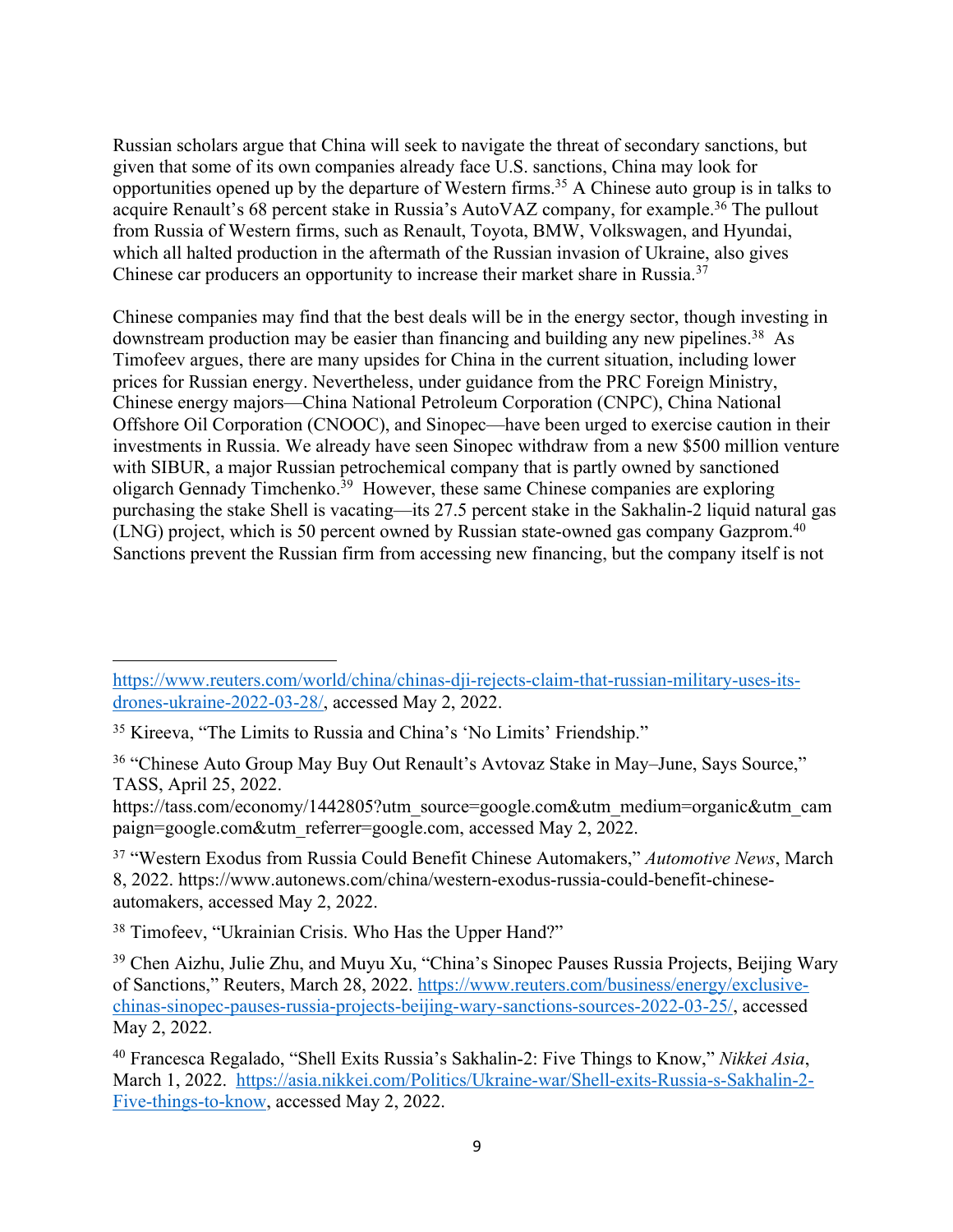facing sanctions.<sup>41</sup> Japan has thus far retained its stakes in Sakhalin energy companies, fearing that selling them would harm its own energy security and would add money to the Russian treasury and would benefit China.<sup>42</sup>

Moscow State University scholar Alexei Maslov argues that the Chinese government has not yet decided on its policy on economic ties with Russia. In Maslov's view, the war will need to end and then Russia will have to discuss its economic needs and positions with China. He adds, "Of course, China is waiting for special offers. And these special offers should be fundamentally different from what we previously did in the economic sphere. I believe that at least until the end of the year, there may be complex and lengthy negotiations between Moscow and Beijing on this issue."43 Maslov suggests that such discussions might involve tax benefits for Chinese investments and more Chinese production in Russia, though he states that Russia should be a coinvestor, not just a purchaser, of Chinese goods and technology.

Russian scholars are well aware that their country risks greater financial dependence and a more asymmetrical partnership with China. Zuenko cautions that there is no need to trade one type of dependence for another. He reminds us that China failed to receive special privileges in the aftermath of the sanctions imposed on Russia in 2014 as a result of its annexation of Crimea. In Zuenko's view, Chinese officials believe that since then Russia has benefited more from China than China has benefited from Russia. Zuenko argues that it is easier for other countries to do business in Russia, and going forward, there is unlikely to be a major change in Sino-Russian relations beyond more Chinese goods in Russian shops. According to Zuenko, "It is likely that two or three flagship projects, like Yamal-LNG, will be implemented. However, there will be no mass attraction of Chinese investors on the special conditions that China hopes for. ..."<sup>44</sup>

Regarding projects in the Arctic like the Yamal LNG ventures, Gabuev agrees that China "will fill the void and find a way to be even more present, and Russia will not be able to push back."45 While Russia has jealously guarded its prerogatives as an Arctic coastal state and has been wary of China's Arctic ambitions, China succeeded in expanding its investments in the Russian Arctic

<sup>41</sup> Suriya Janati, "The Vital Missing Link in the U.S. Sanctions Against Russia," *Time*, February 26, 2022. https://time.com/6151766/u-s-sanctions-against-russia-gas-oil/, accessed May 2, 2022. Gazprom CEO Alexei Miller is under US and UK sanctions.

<sup>42</sup> Tom Wilson, Sun Yu, and Antoni Slodkowski, "Shell Starts Talks over 'Nightmare' Russia Exit," Financial Times, April 22, 2022. https://www.ft.com/content/5723dccb-6786-4848-816d-6a76a4f58420, accessed May 24, 2022.

<sup>&</sup>lt;sup>43</sup> Alexei Maslov, "Что от нас ждет Китай?" [What Does China Expect from Us?], Telegram, April 6, 2022, https://t.me/maslovasia/808, accessed May 2, 2022, cited in https://twitter.com/DimitriASimes/status/1513825426606637057?s=20&t=2dS5fdbVgZwax7pK SqBdmA, accessed May 2, 2022.

<sup>44</sup> Ivan Zuenko in "A New Framework for International Relations."

<sup>&</sup>lt;sup>45</sup> Alexander Gabuev, "The Spectacular Rise of the Bad Boys of NATO During the Ukraine Crisis," March 22, 2022. https://carnegieendowment.org/2022/03/22/spectacular-rise-of-badboys-of-nato-during-ukraine-crisis-pub-86701, accessed May 2, 2022.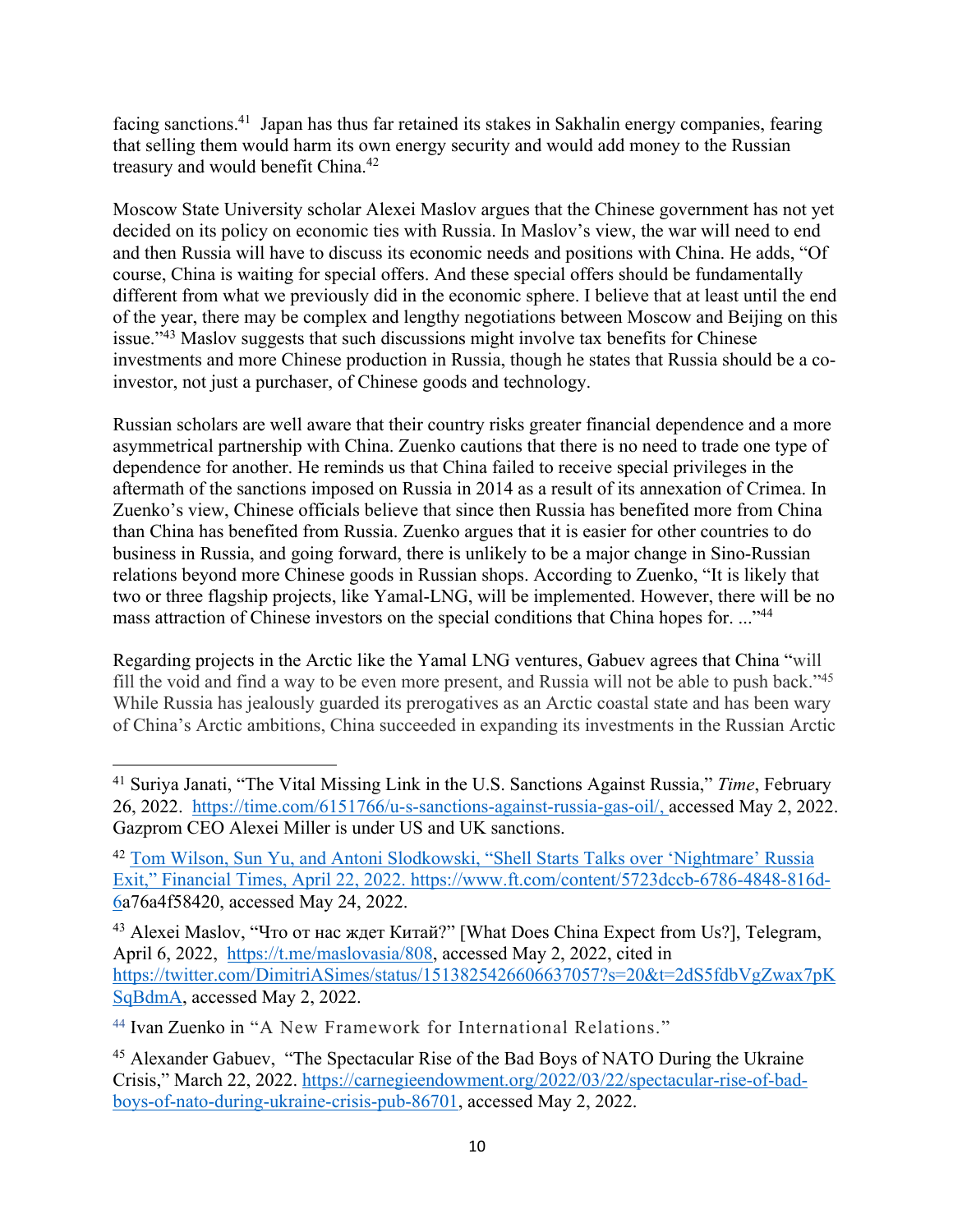after 2014. This may be more difficult to achieve in 2022 due to the much greater reputational costs for Chinese involvement in the Russian Arctic—the region's only governance body, the Arctic Council, which China fought hard to join as an observer—suspended its operations in protest against the Russian invasion of Ukraine. Moreover, Novatek, a Russian independent gas producer which now faces sanctions, may be unable to secure financing to move forward with its second Yamal LNG project,<sup>46</sup> in which Chinese energy companies CNPC and CNOOC each already have a 10 percent stake.<sup>47</sup>

#### **China and Russia's Asia Pivot**

For decades, Russia has sought to pivot to Asia and take better advantage of its geographic position astride both the European and Asian continents. In particular, Russian strategists have long hoped to become a "swing" supplier of energy resources to Asia as well as to Europe. As Western countries now aim to wean themselves off Russian oil and gas, the pivot to Asia is becoming a necessity, but Russian experts urge looking beyond the Chinese market. Maslov has suggested reaching out to a number of Asian countries, especially longstanding partners like India and Vietnam, with incentives for trade and investment in Russia. The Indian government, for example, has already urged its state-owned oil company, UVL, to explore purchasing the 30 percent stake in the Sakhalin 1 LNG project that ExxonMobil is vacating.48 Zuenko notes that Russia's Asia pivot has never been only about China—previously Japan and South Korea were important as well as India and Southeast Asia. Moreover, despite the geostrategic factors and strong energy ties, Zuenko argues that it will take time to expand economic cooperation with China due to logistics problems in Russia, political inertia, and cultural barriers.

Putin already has commissioned plans for rerouting Russia's energy infrastructure eastward and for developing additional pipelines to better supply Asian markets as well as to supply potential energy customers in Africa and the Middle East.<sup>49</sup> This might involve expanding the capacity of the East Siberian Pacific Ocean oil pipeline and moving forward with the Power of Siberia gas pipeline that will traverse Mongolia en route to China (which has yet to agree on the routing). However, such projects will take years to complete as will commitments from purchasers to buy the energy, not to mention financing, which will be difficult to obtain due to the sanctions. As of

<sup>48</sup> "Centre Asks State-Run Companies to Consider Buying Russian Oil Assets," *Business Standard India*, April 29, 2022. https://www.business-standard.com/article/economypolicy/centre-asks-state-run-companies-to-consider-buying-russian-oil-assets-122042801291\_1.html, accessed May 2, 2022.

<sup>49</sup> Tatyana Dyatel and Yuri Barsukov, *"*Пертрубация: Россия собирается перебросить нефть и газ в Азию" [Petropipelines in the Making: Russia Is Going to Transfer Oil and Gas to Asia], *Kommersant*, April 14, 2022. https://www.kommersant.ru/doc/5306878, accessed May 15, 2022.

<sup>46</sup> "Russia's Novatek Halts Growth Projects Other than Arctic LNG 2 - Kommersant," Reuters, March 25, 2022. https://www.reuters.com/business/energy/russias-novatek-halts-growthprojects-other-than-arctic-lng-2-kommersant-2022-03-25/, accessed May 2, 2022.

<sup>47</sup> Katya Golubkova and Maria Kiselyova, "Russia's Novatek to Sell 20 Percent in Arctic LNG 2 to China," Reuters, April 25, 2019. https://www.reuters.com/article/us-russia-gas-novatek-cnodcidUSKCN1S11WY, accessed May 2, 2022.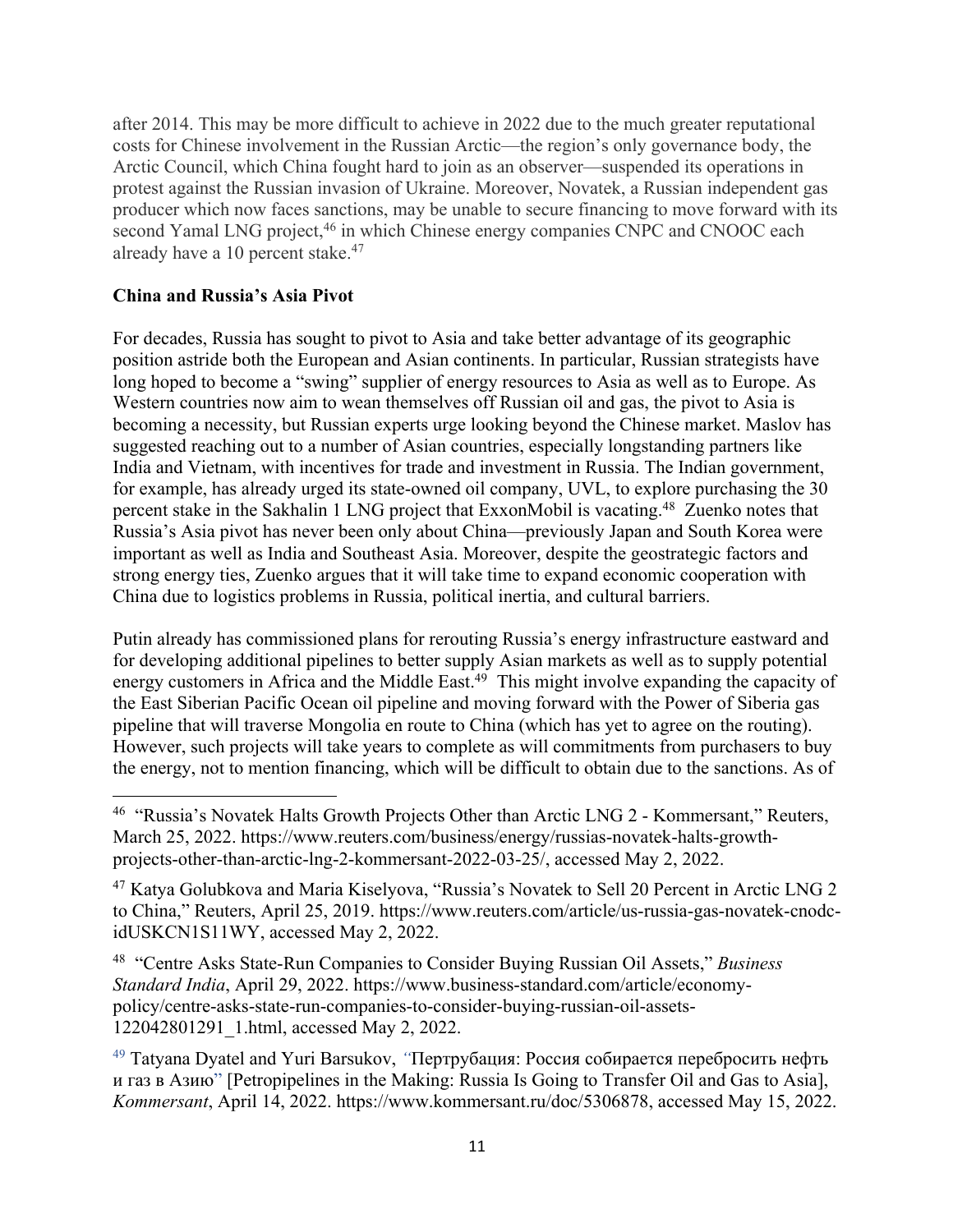March 2022, Europe had purchased 50 percent of Russian oil and 75 percent of its gas. Coal is the only energy resource Russia currently sends more to Asia than it sends to Europe.<sup>50</sup> In Gabuev's view, China's growing leverage over Russia is likely to complicate Moscow's plans for an Asia pivot that is not exclusively focused on China. He contends that if China gains more leverage over Russia, and Russia fails to stabilize its relationship with the Western countries, then China will be in a position to dictate political terms to Russia, for example, insisting that it cease arms sales to India, calling for the most sophisticated Russian weapons systems, or requiring that the renminbi be used as the official currency for Sino-Russian trade.<sup>51</sup>

#### **Conclusion**

Despite speculation about an authoritarian convergence between Moscow and Beijing and rhetoric about a Sino-Russian partnership without limits, Russian China-watchers see Russia's invasion of Ukraine constraining China's support for Russia. Having had nearly a decade to assess China's response to Russia's actions in Ukraine in 2014, they largely conclude that China is likely to prioritize its own interests rather than to back Russia overtly. Russian China experts highlight the competing interests Chinese policymakers confront as they seek to prevent a further weakening of Russia to the benefit of the West, while also aiming to minimize damage to Chinese economic interests and the PRC's global reputation. While some Russian observers emphasize the difficulties China faces in navigating the situation, others point to the potential gains—greater economic and even political leverage over an economically vulnerable Russia and diminished Western pressure on China.

Some Russian Asia experts are convinced that Russia will succeed in avoiding over-dependence on Chinese investment, especially in traditionally sensitive areas like the Russian Far East and the Arctic, while others see China in a better position to obtain long-sought economic opportunities. Most agree that one unintended consequence of the Russian invasion of Ukraine is that Russia's Asia pivot—discussed since the days of Peter the Great, but yet to be fully implemented—will need to become a reality, especially if the European countries finally succeed in disconnecting themselves from Russian energy flows. As some Russian observers note, this will provide new opportunities not only for China but also for other Asian countries, especially Russia's other partners, India and Vietnam. Some U.S. partners, such as Japan and South Korea, will face tradeoffs between supporting Western sanctions and forfeiting to China their investments in the Russian energy sector and in the Russian Arctic.

#### **ABOUT THE CONTRIBUTOR**

Elizabeth Wishnick is Senior Research Scientist in the China and Indo-Pacific Security Affairs Division at CNA, on leave in 2022 from her position as Professor of Political Science at Montclair State University. Dr. Wishnick also is Senior Research Scholar at the Weatherhead East Asian Institute, Columbia University, and Affiliate Researcher at the Center for Arctic

<sup>50</sup> "By the Numbers: Where Do Russia's Energy Exports Go?" | *Russia Matters*, March 25, 2022. https://www.russiamatters.org/blog/numbers-where-do-russias-energy-exports-go, accessed May 2, 2022.

<sup>&</sup>lt;sup>51</sup> Gabuev interview in Jonathan Tepperman.